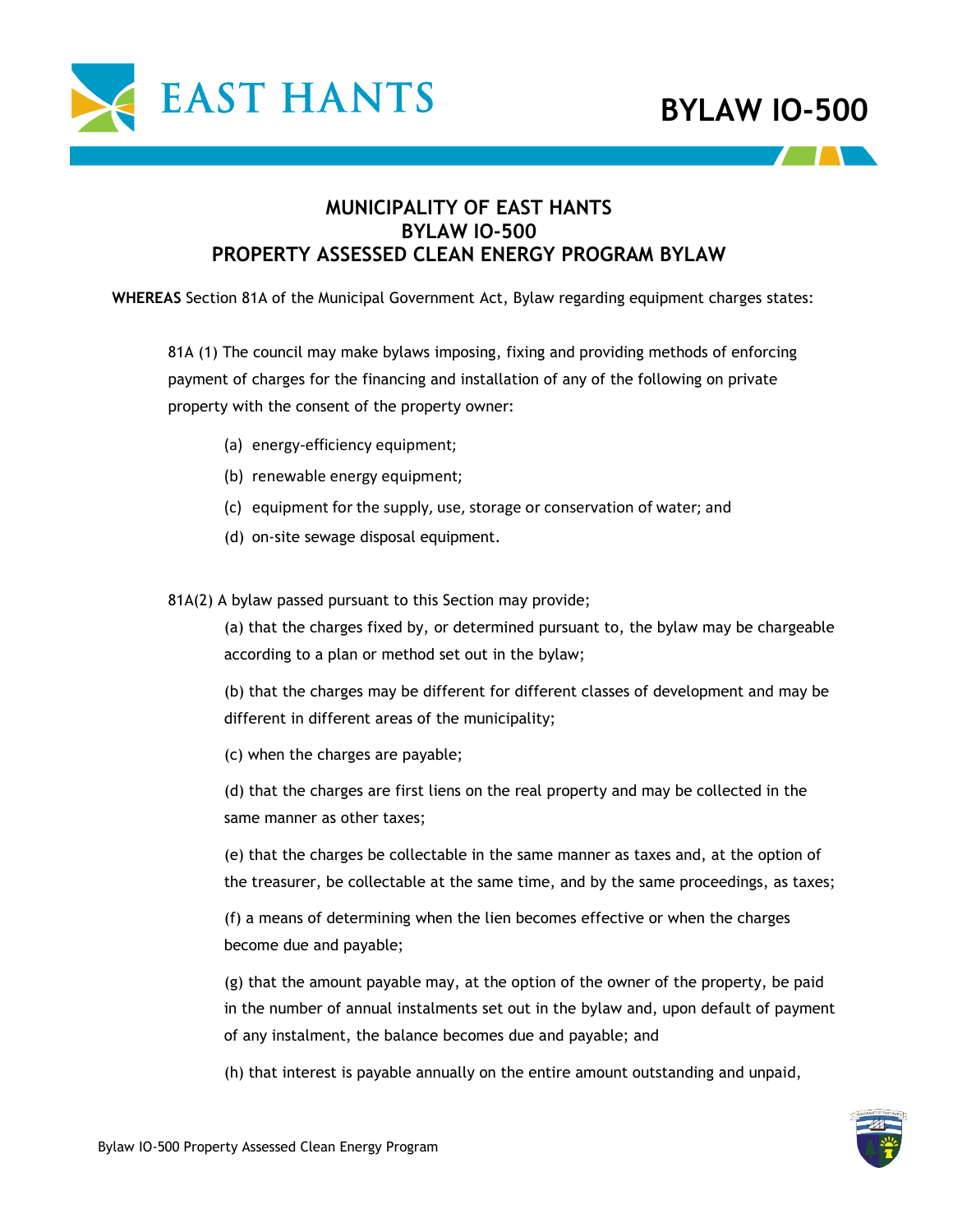

whether or not the owner has elected to pay by instalments, at a rate and beginning on a date fixed by the bylaw.

**BE IT ENACTED** by the Council of the Municipality of East Hants, as follows:

### **1. SHORT TITLE**

This bylaw shall be known and may be cited as the "Property Assessed Clean Energy Program Bylaw" or may be referred to as the "PACE Bylaw".

### **2. DEFINITIONS**

In this bylaw the following words and phrases shall have the following meanings:

- (a) "CAO" means the Chief Administrative Officer for the Municipality, or his or her designate;
- (b) "Clean Energy Upgrade" means an installation that is affixed to the Qualifying Property and which
	- 1. Will result in substantially improved energy efficiency, the generation of renewable energy, or reduced greenhouse gas emissions;
	- 2. Involves building envelope upgrades such as caulking and weather stripping, duct/ air sealing, insulating, or energy efficient windows and doors; building heating, ventilation and air conditioning system upgrades such as heat pumps, ETS (electric thermal storage), wood or pellet stoves, or furnaces or boilers; renewable energy upgrades such as solar thermal panels or solar photovoltaic panels; or such other clean energy upgrades as are approved and agreed in writing by the Municipality; and
	- 3. Is identified as an eligible upgrade in the PACE Program Clean Energy Upgrade Standards Policy, and meets or exceeds applicable energy efficiency standards as defined in that Policy.
- (c) "Director of Finance" means the Director of Finance for the Municipality
- (d) "Municipality" means the Municipality of the District of East Hants;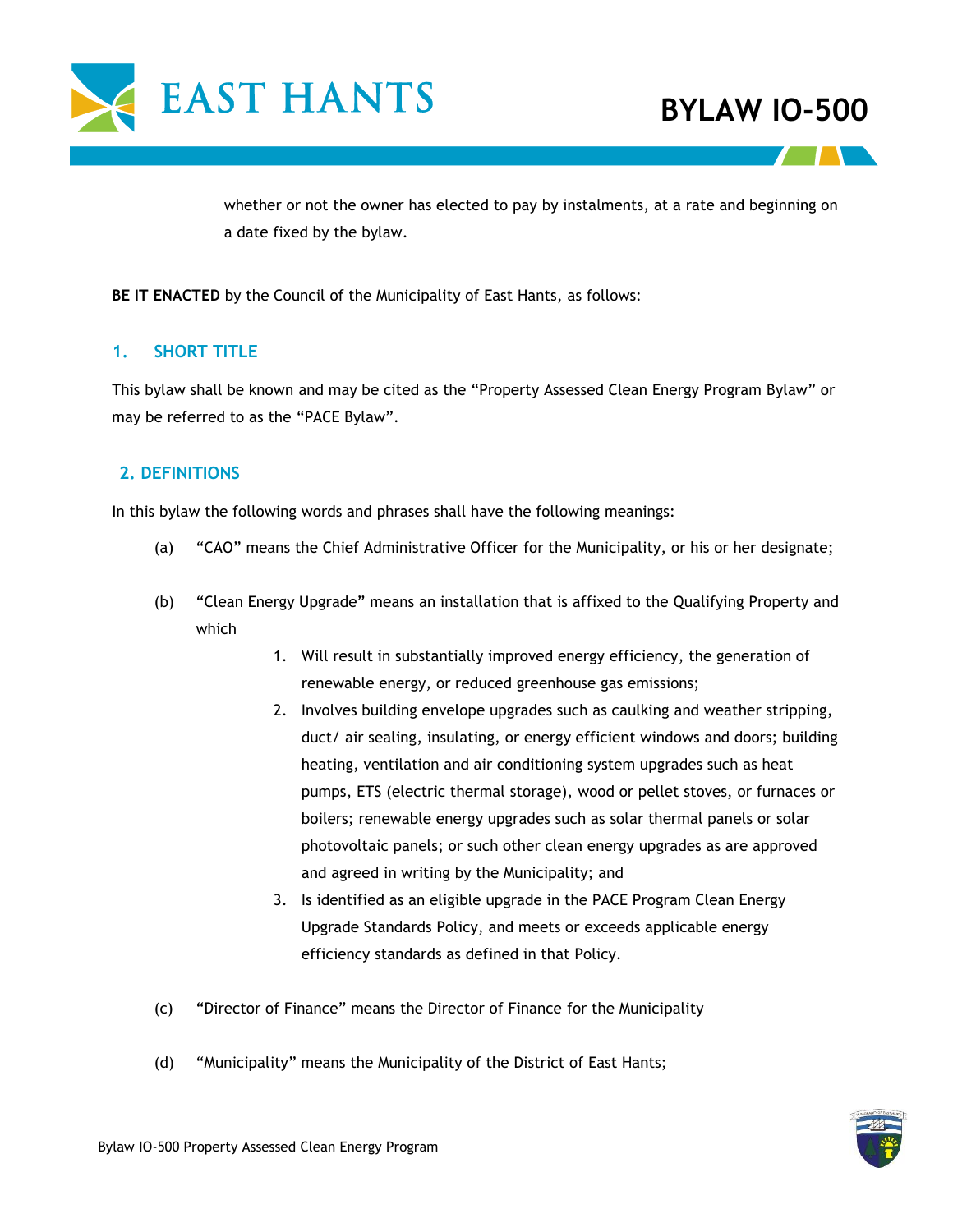

- (e) "PACE Customer Agreement" means the written, signed Property Assessed Clean Energy Program Customer Agreement between the owner of a Qualifying Property and the Municipality for financing of a Clean Energy Upgrade;
- (f) "PACE Charge" means the Property Assessed Clean Energy improvement tax levied on the property pursuant to s.81A of the Nova Scotia Municipal Government Act;
- (g) "PACE Program" means a program established by the Municipality under which owners of Qualifying Properties may obtain financing for Clean Energy Upgrades;
- (h) "Qualifying Property" means a residential property located within the Municipality subject to any building type restrictions contained in the specific PACE Program in respect of which the financing is sought.

### **3. Application and Approval**

3.1. An owner of a Qualifying Property within the Municipality may apply for Municipal financing of Clean Energy Upgrade to the property.

3.2. Financing shall be subject to the approval and agreement in writing of the CAO, or designate, on behalf of the Municipality, and the execution of a PACE Customer Agreement by the owner of the Qualifying Property. The conditions that must be met for approval include that:

- a. The owner of the Qualifying Property is not in default of any municipal taxes, rates or charges;
- b. The Clean Energy Upgrade achieves an overall savings to debt ratio for the homeowner equal to or greater than the ratio specified in the PACE Customer Agreement, as estimated by a qualified energy assessment generated through the PACE Program; and
- c. Any additional conditions specified in the PACE Customer Agreement are met.

#### **4. Payment of Charge**

4.1. The PACE charge shall become payable on completion of installation of the Clean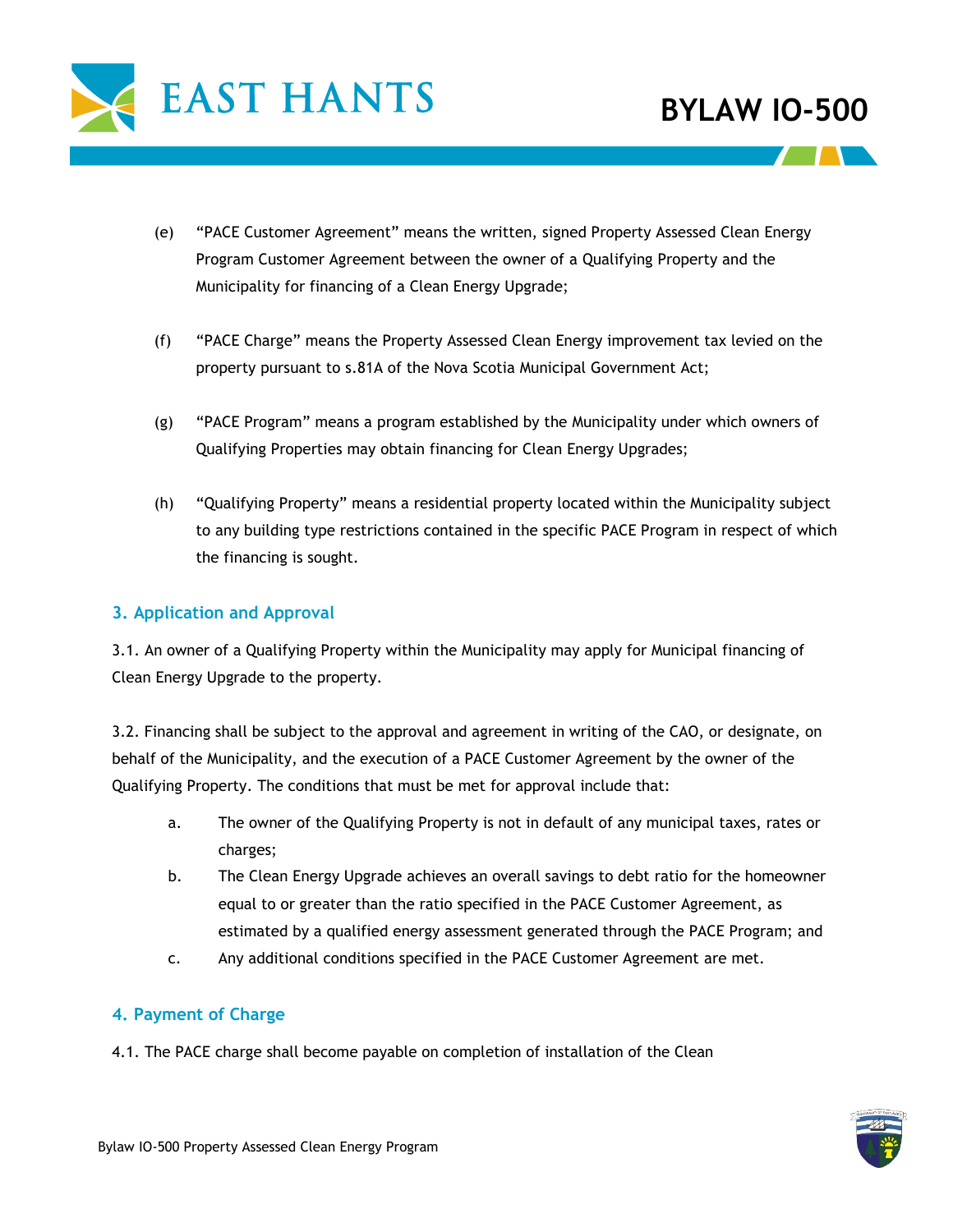

Energy Upgrade in accordance with the PACE Customer Agreement

4.2. The PACE charge may consist of:

(a) the cost of the Clean Energy Upgrade, including all labour costs, permitting fees, and applicable taxes;

(b) applicable PACE Program service fees; and

(c) interest accrued on the charge including any additional interest arising due to any default of payment.

4.3. The owner of a Qualified Property may elect to pay the PACE Charge by equal installments over a period of not more than 10 years, on which interest shall be payable as set out in sections 16, 17 and 18, and in the PACE Customer Agreement.

4.4. In the event of default of any payment under the PACE Customer Agreement, the outstanding balance shall be immediately due and payable. Interest shall be accrued on the amount then due and payable at the same rate applied by the Municipality for unpaid taxes and charges in default.

4.5. The Director of Finance shall maintain a separate account of all monies due for PACE charges, identifying, for the subject property:

- (a) the names of the property owners, assessment, PID, and civic address;
- (b) the amount of the PACE charge levied; and
- (c) the amount paid on the PACE charge.

#### **5. Lien**

5.1. On completion of a Clean Energy Upgrade pursuant to a PACE Customer Agreement, the PACE Charge shall be levied against the property.

5.2. Where the owner of a Qualifying Property opts for installment payments: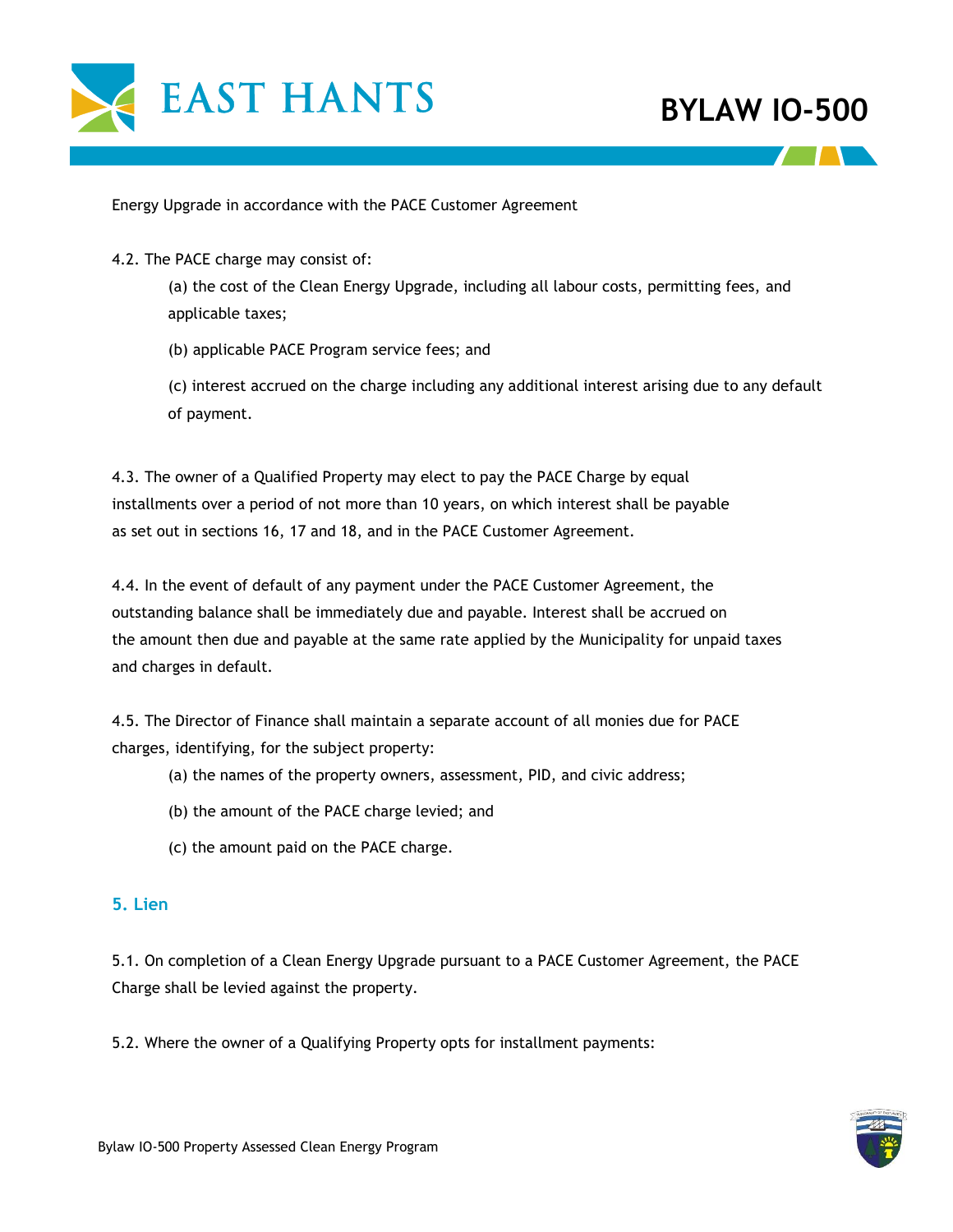

(a) the portion of the PACE charge payable annually shall be equal to the total PACE charge outstanding divided by the number of years remaining; and

(b) the amount outstanding on the PACE charge shall become due and payable in the event of default of payment.

5.3. A PACE Charge imposed pursuant to this bylaw constitutes a first lien on the property and has the same effect as rates and taxes under the Assessment Act.

5.4. A PACE Charge pursuant to this bylaw is collectable in the same manner as rates and taxes under the Municipal Government Act and is collectable at the same time and by the same proceedings as taxes.

5.5. The lien provided for in this bylaw shall become effective on the date on which the CAO files with the Director of Finance a certificate that the agreed improvement has been completed.

5.6. The lien provided for in this bylaw shall remain in effect until the total charge, including any accrued interest, has been paid in full.

### **6. Interest**

6.1. Where the owner of a Qualifying Property opts for installment payments, interest will be payable on any balance owing on the PACE Charge at a rate specified in the Municipality's Fees Policy.

6.2. Interest shall accrue on any PACE Charge or portion thereof which remain outstanding from the date of billing.

6.3. Interest is payable annually on the amount outstanding, whether or not the owner has elected to pay by installments.

#### **Certification**

I, Kim Ramsay, Municipal Clerk of the Municipality of East Hants, hereby certify that the above noted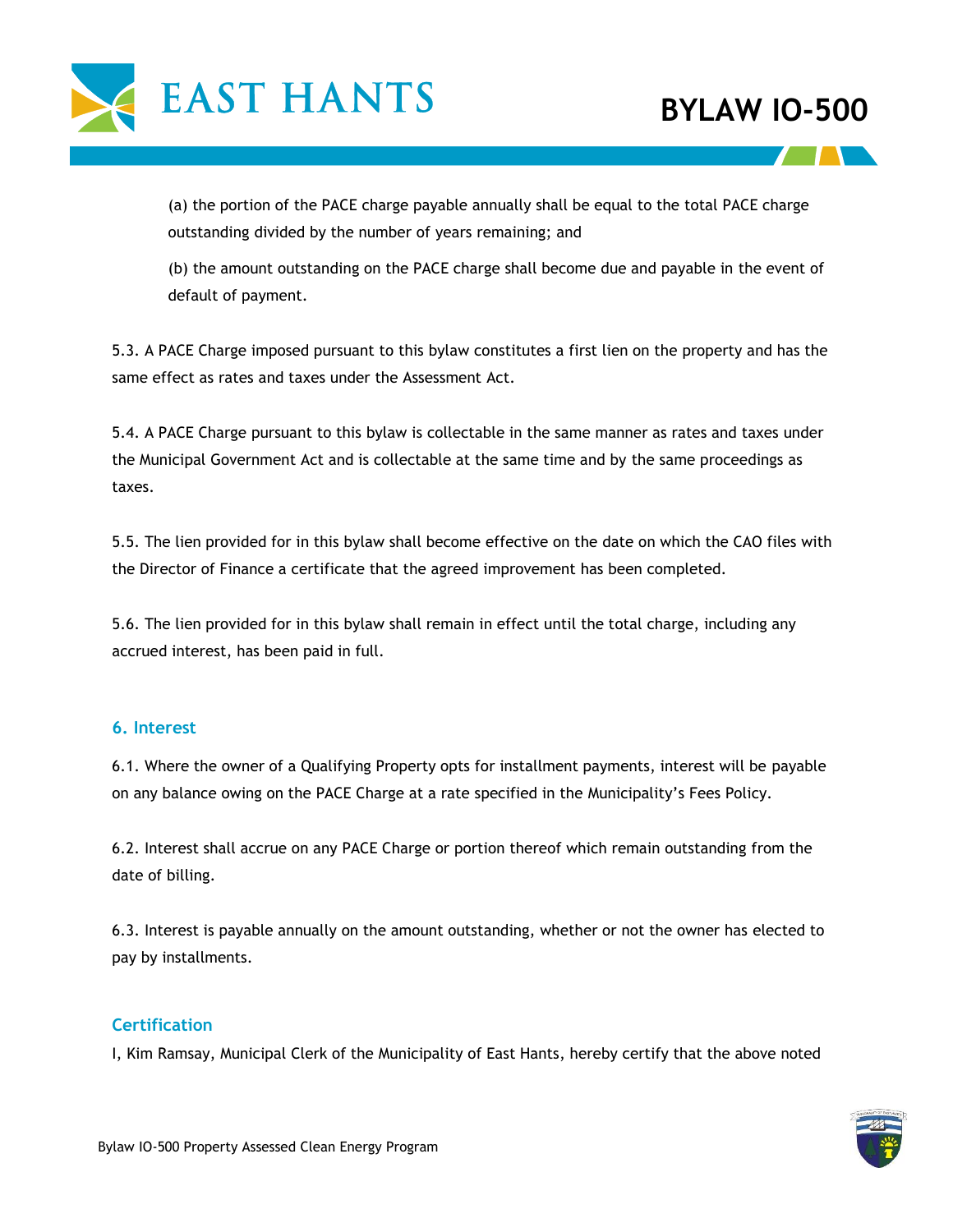



bylaw was passed at a meeting of the East Hants Municipal Council on May 25, 2022.

Kn

Kim Ramsay, CPA, CMA CAO/Municipal Clerk

| <b>Bylaw Adoption</b>                          |                |  |
|------------------------------------------------|----------------|--|
| <b>First Reading:</b>                          | April 27, 2022 |  |
| Website and Social Media Notifications:        | April 30, 2022 |  |
| Formal Notice of Publication:                  | April 30, 2022 |  |
| Second Reading:                                | May 25, 2022   |  |
| Website and Social Media Notifications:        | May 27, 2022   |  |
| <b>Formal Final Publication and Enactment:</b> | May 27, 2022   |  |
| Enacted Bylaw posted to website:               | May 27, 2022   |  |
| Notice to the Province of Nova Scotia:         | May 29, 2022   |  |

| <b>Version Number</b> | <b>Amendment Description</b> | <b>Council Approval Date</b> |
|-----------------------|------------------------------|------------------------------|
|                       | Establishment of new bylaw   | May 25, 2022                 |
|                       |                              |                              |
|                       |                              |                              |
|                       |                              |                              |
|                       |                              |                              |